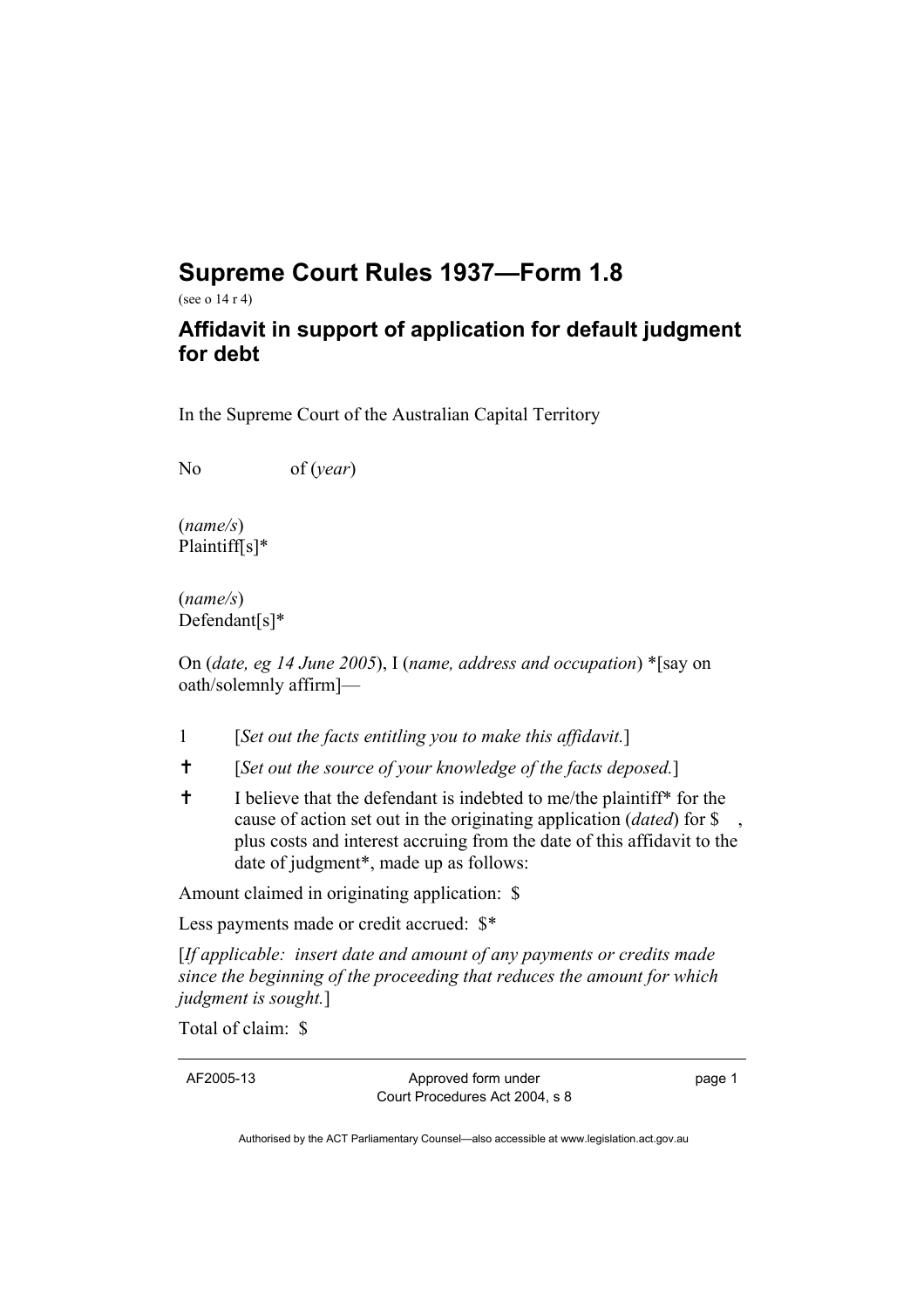[*If applicable: explain any discrepancy between this amount and the amount claimed in the statement accompanying the originating application claiming for a debt or liquidated demand (form 1.3)*]

Plus interest of: \$\*

[*If applicable: insert the amount on which interest is calculated, the rate of interest and the period for which the rate is applicable. Repeat for each change in the amount or rate of interest.*]

## **Total amount claimed:** \$

(excluding costs and interest accruing from the date of this affidavit to the date of judgment.)

- ✝ No payment has been made, and no credit has accrued, since the beginning of the proceeding that reduces the amount for which judgment is sought.\*
- <sup>†</sup> I am/The plaintiff<sup>\*</sup> is entitled to claim interest on the total amount claimed mentioned above at the rate of \$ per day until the date of judgment.\*

[*If applicable: the interest is to be calculated in accordance with the Supreme Court Rules 1937, o 14 r 4 (3) or o 31 r 2(3).*]

✝ I am/The plaintiff\* is entitled to judgment for costs of \$ made up as follows:

[*Insert particulars of how costs are made up.*]

(*signature of person making affidavit*)

\*[Sworn/Affirmed] at

before me:

(*signature of person before whom affidavit is taken*) \*[Justice of the Peace/Barrister/Solicitor/(*other*)]

\*(*delete if, or whichever is, inapplicable*)

✝ *Number as appropriate.* 

AF2005-13 Supreme Court Rules 1937—Form 1.8 page 2

Authorised by the ACT Parliamentary Counsel—also accessible at www.legislation.act.gov.au